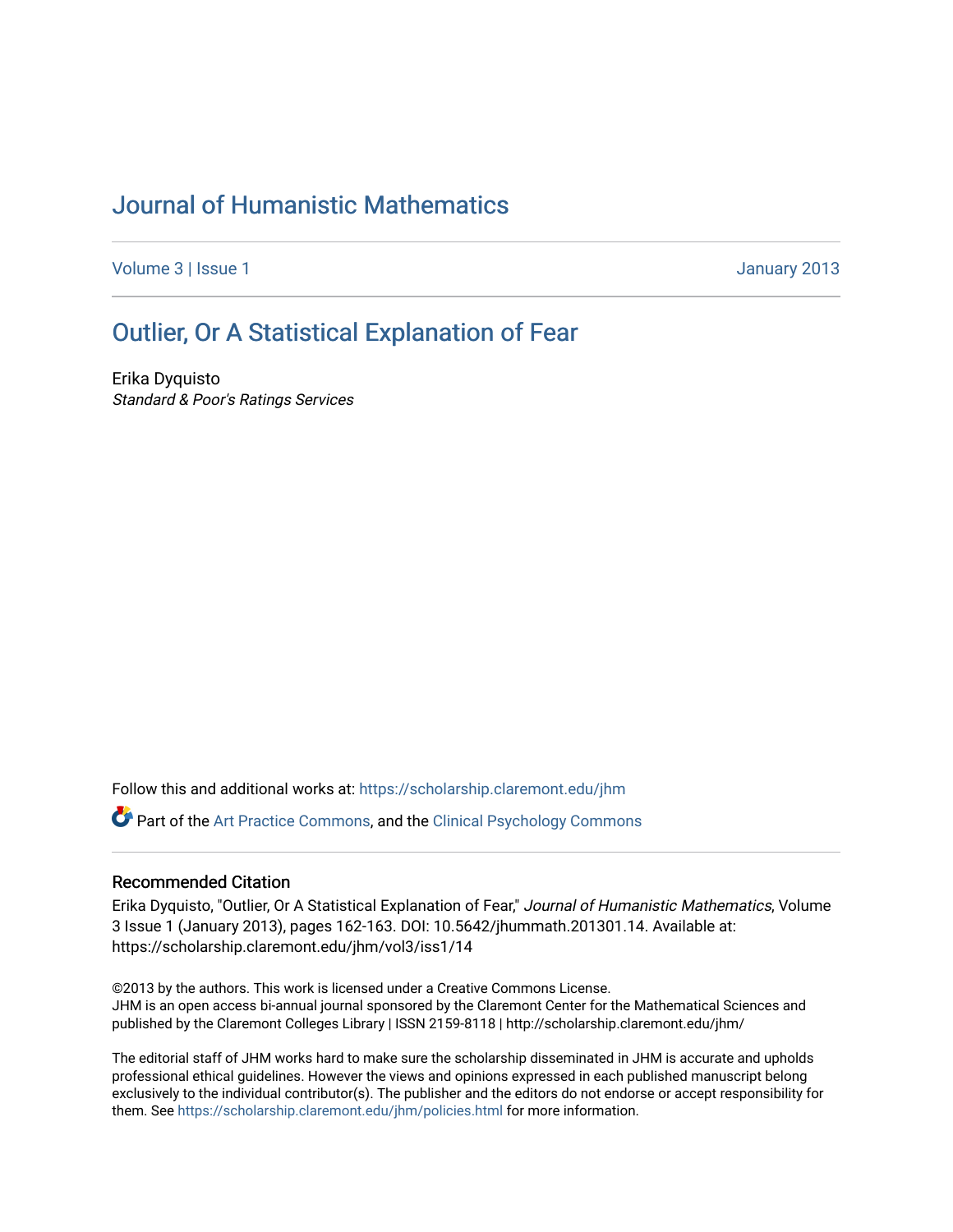### **Outlier** OR A Statistical Explanation of Fear

Erika Dyquisto

Pacifica, California, USA rikid67@comcast.net

Fear decreases confidence levels such that nothing is inside the normal distribution of certainty. A rare virus can possibly kill you. Somebody may reject you. Variables abound. That 5% exists. It matters not what the variable is, really–death, pain, insecurity. The slight possibility of losing control–the chance you may have to inhabit a chasm out of which you know not whether you will ascend–that uncertainty strikes such fear that you grasp at anything: washing your hands, puking up the contents of your gut, again and again, over and over.

Probability inhabits the realm of uncertainty, and measuring the bounds of certainty requires ever larger samples and smaller standard deviations each day. If the standard deviation of a routine is zero, then the confidence level edges closer to 1. Soon, there is no time for anything but washing and purging, checking the lights, the stove, the locks, and all plugged in appliances. Fear narrows and heightens the normal distribution of our lives. The tolerable margin of error grows ever smaller, such that any possibility of a normal life becomes an outlier.

Journal of Humanistic Mathematics Vol 3, No 1, January 2013